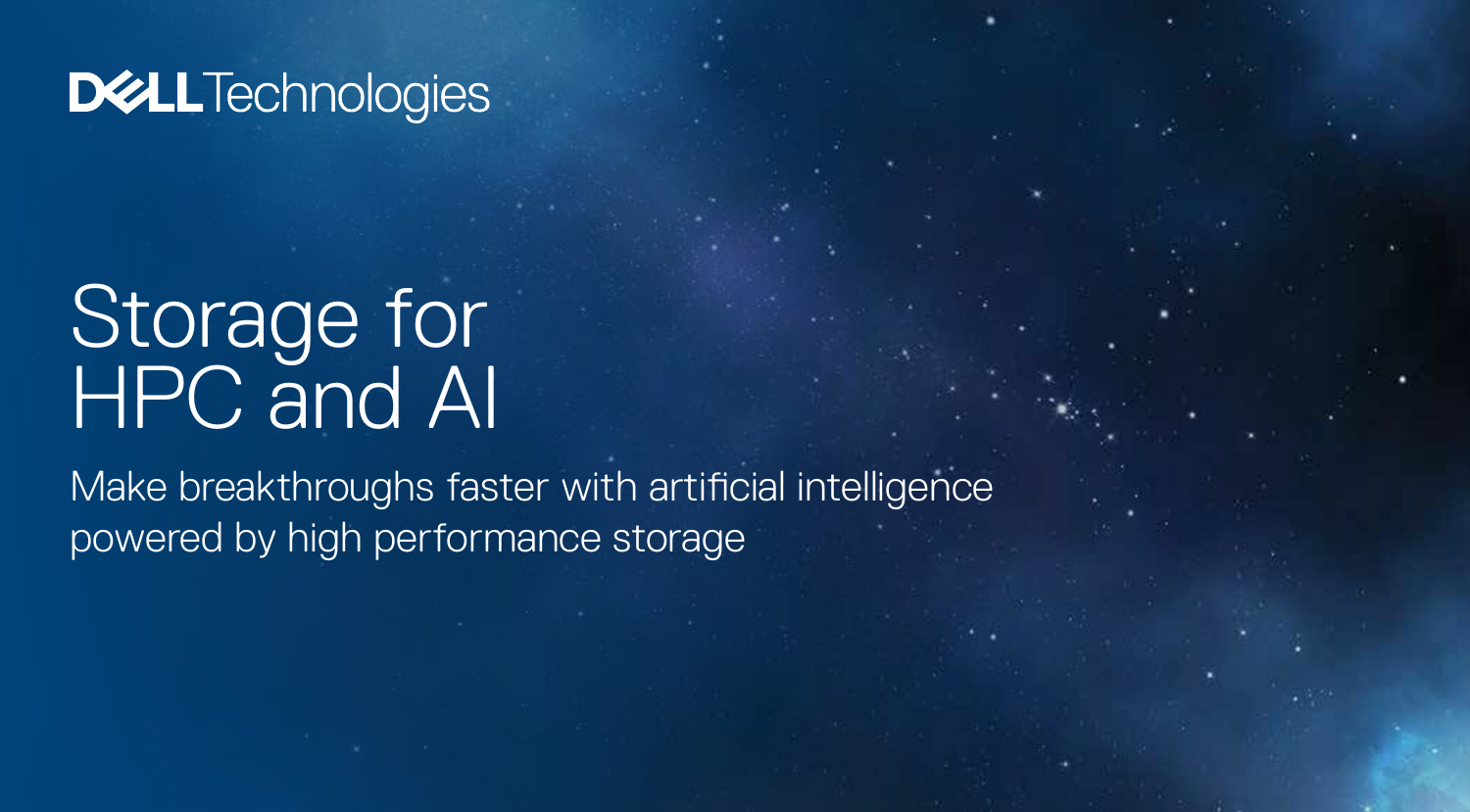

2

## BETTER PERFORMANCE

# Unlock the value of data with high performance storage built for HPC.

The flood of information generated by sensors, satellites, simulations, high-throughput devices and medical imaging is pushing data repositories to sizes that were once inconceivable.

Analytics, high performance computing (HPC) and artificial intelligence (AI) are technologies designed to unlock the value of all that data, driving the demand for powerful HPC systems and the storage to support them.

Reliable, efficient and easy-to-adopt HPC storage is the key to enabling today's powerful HPC systems to deliver transformative decision making, business growth and operational efficiencies in the data-driven age.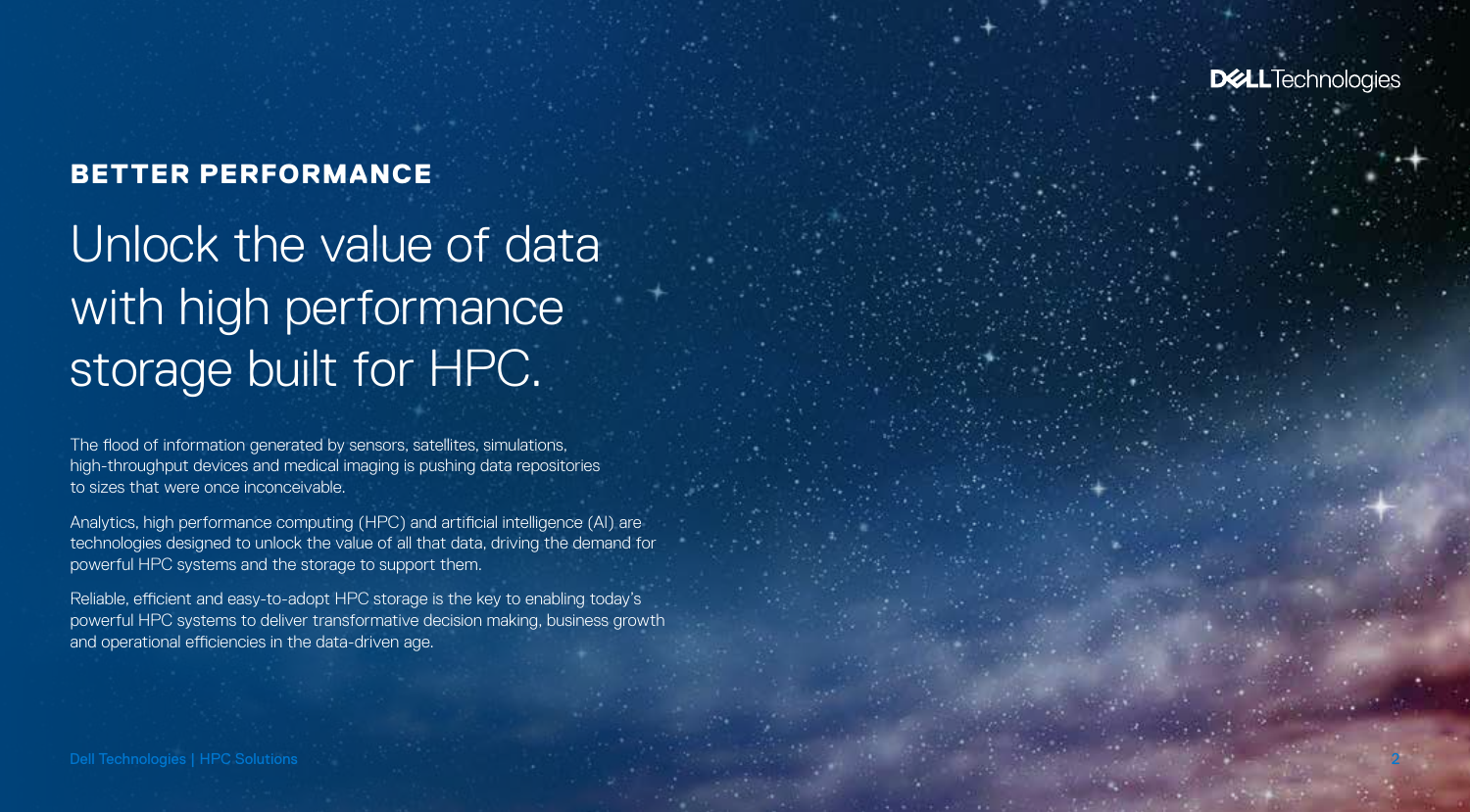### THE INTELLIGENCE BEHIND INSIGHT

AI is a complex set of technologies underpinned by machine learning (ML) and deep learning (DL) algorithms, typically run on powerful HPC systems and storage. Together, they enable organizations to gain deeper insights from data.

The capabilities of AI, ML and DL can unleash predictive and prescriptive analytics on a massive scale. Like lenses, AI, ML and DL can be used in combination or alone — depending on the use case — to focus in on answers to game-changing questions.



AI is an umbrella term that describes a machine's ability to act autonomously and/or interact in a human-like way.

ML refers to the ability of a machine to perform a programmed function with the data given to it, getting progressively better at the task over time as it analyzes more data and receives feedback from users or engineers.

DL uses artificial neural networks (ANNs), inspired by the human brain, to process huge volumes of data. ANNs allow the machine to determine on its own if a prediction is accurate so that it can train itself without human intervention.

Businesses, organizations, academic institutions and governments can use AI, ML and DL to gain deeper, more accurate and more cost-effective insights across a variety of use cases.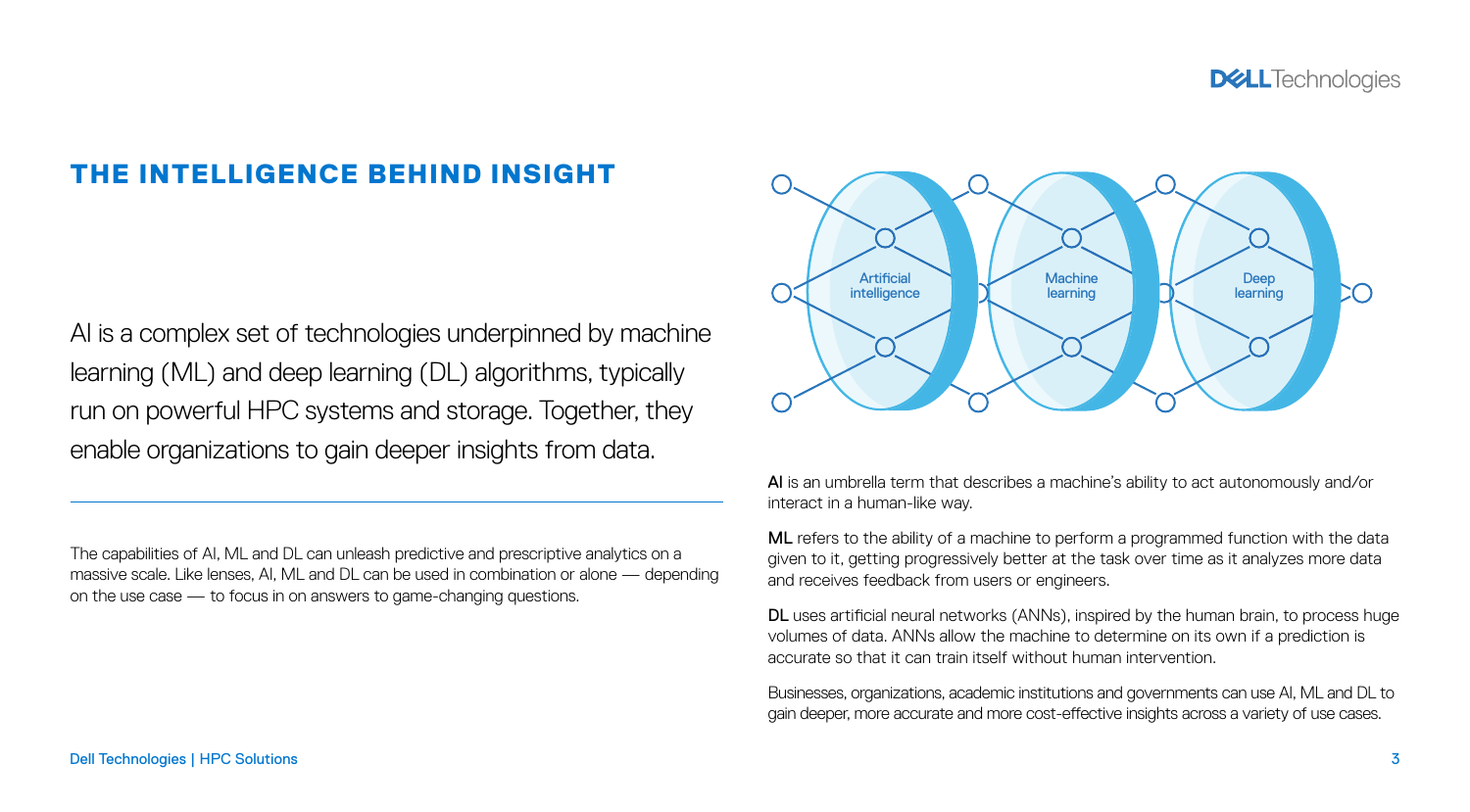# How organizations are using HPC storage

Advanced computing is changing how researchers approach grand challenges. The following is just a small sample of how researchers are leveraging AI and HPC to realize their visions of a better world.

203



#### Revealing insights that improve health

- Genomics and proteomics
- Bioinformatics
- Cryo-electron microscopy
- Neuroscience
- Medical imaging
- Personalized medicine
- Drug discovery
- Clinical trials
- Population health/
	- epidemiology



#### **Research**

#### Speeding answers to critical questions

- Geosciences
- Climate and weather modeling
- Molecular dynamics
- Quantum physics
- Astronomy



• Genomics • Computational chemistry • Molecular dynamics

- Finite element
	- analysis
	- Structural analysis
	- Explicit solver
	- Implicit solver
	- Computational fluid dynamics
- Noise, vibration and harshness
- Structural integrity analysis
- Virtual desktop infrastructure

3

**Manufacturing**  Enabling faster, better design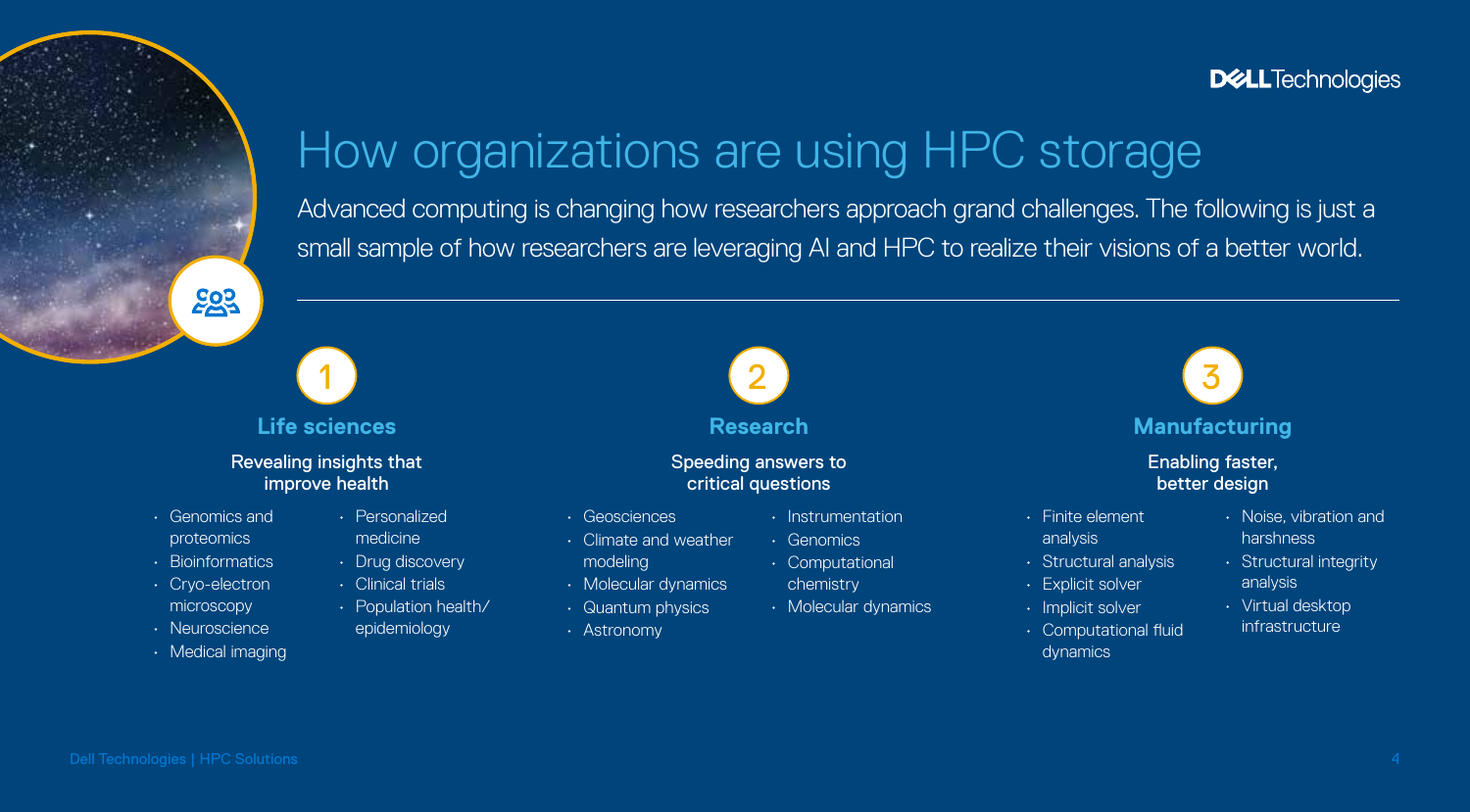## PROVEN EXPERTISE

# AI and HPC systems from an industry leader

While AI and HPC might seem like the latest IT trends, Dell Technologies has been a leader in HPC for over a decade.

As an industry leader in AI and HPC, Dell Technologies offers proven products, solutions and expertise that reduce complexity and help you capitalize on the promise of real-time insights. Working closely with our partner ecosystem and industry providers, we deliver solutions that can include infrastructure, applications and services.

# Dell Technologies

**DELL**Technologies

[Dell Technologies](http://www.delltechnologies.com/) helps organizations and individuals build their digital future and transform how they work, live and play. The company provides customers with the industry's broadest and most innovative technology and services portfolio for the data era. Together, we help you explore the possibilities of AI and HPC, introduce it into your organization® use it to transform the business.

Dell Technologies is committed to a culture of integrating ethics and compliance into daily decision-making. We believe in acting ethically in everything we do. It's good business and important to our customers, suppliers and strategic partners. As a result, critical programs have been developed to address key risks across the enterprise, creating trust with our customers.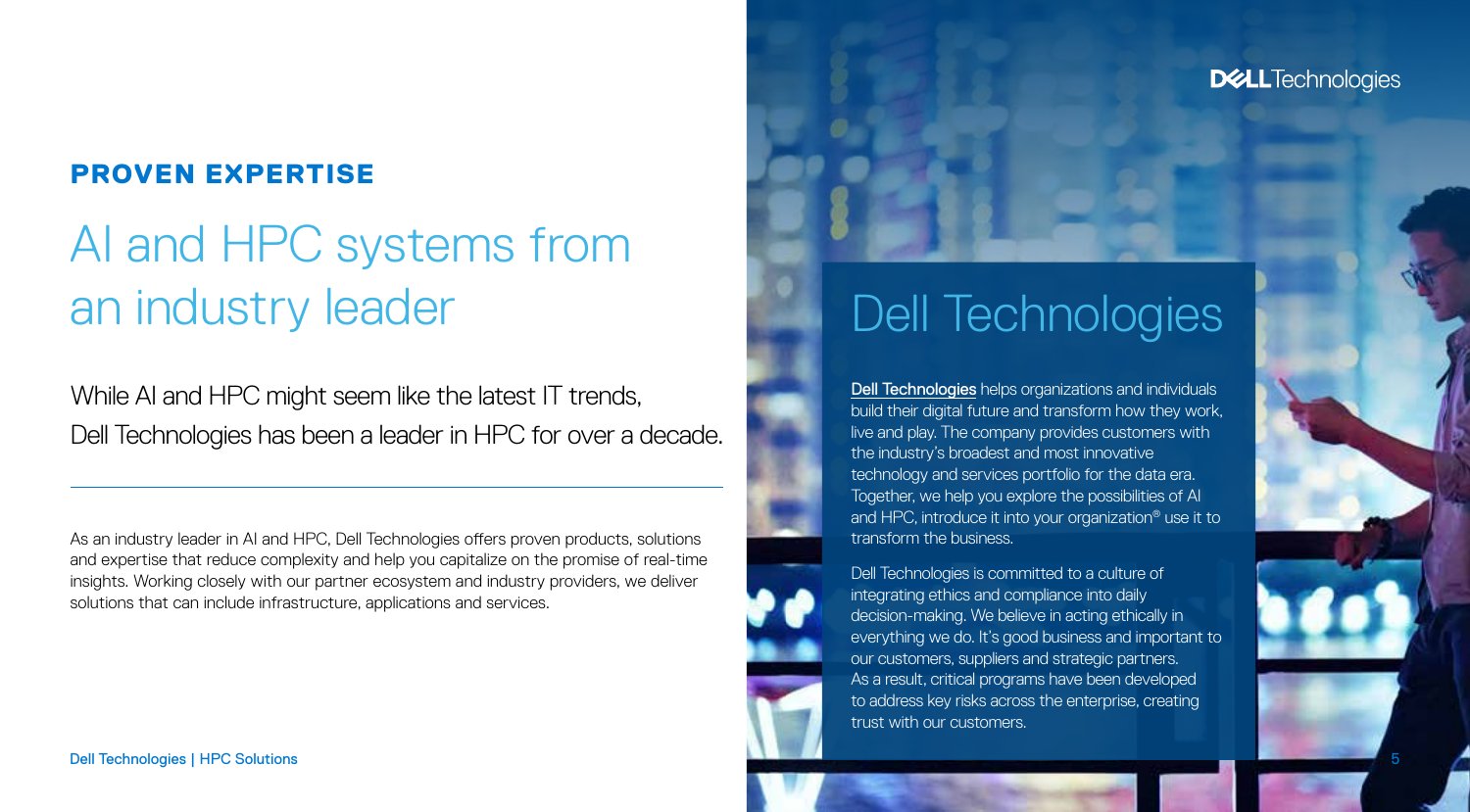## DELIVERING VALUE

# The AI value chain

Wherever you are on your journey, Dell Technologies delivers AI and HPC systems and storage that fulfill your needs.

With an extensive portfolio, years of experience and an ecosystem of curated technology and service partners, Dell Technologies is ready to help you to capitalize on the promise of AI and HPC.

- **Extensive portfolio.** Dell Technologies uniquely provides a portfolio of technologies — spanning workstations, servers, networking, storage, software and services — to create successful AI and HPC implementations. What's more, Dell provides accelerated performance, efficiency and expertise to help you adapt as technology evolves.
- **Years of experience.** AI and HPC are evolving quickly and not many organizations have the skills to design, deploy and manage advanced computing systems. The [Dell Technologies HPC & AI Innovation Lab](http://delltechnologies.com/innovationlab) team stays on the cutting edge of AI, testing new technologies and tuning algorithms and applications to help you keep pace with this constantly evolving landscape.
- Our team of industry and technology experts can help you achieve faster time to results by shortening both design cycle and configuration time. These experts will work with you to create a configuration with the right features at the right price. You can even take a test drive with a proof of concept, in one of the worldwide [Customer Solution Centers](http://delltechnologies.com/csc).
- **Curated partnerships.** Dell works closely with partners, such as Intel®, AMD®, NVIDIA®, and Bright Computing® to optimize hardware to leverage processing, accelerator and GPU advancements® to access their expertise around software algorithms and their implementation on Dell EMC infrastructure.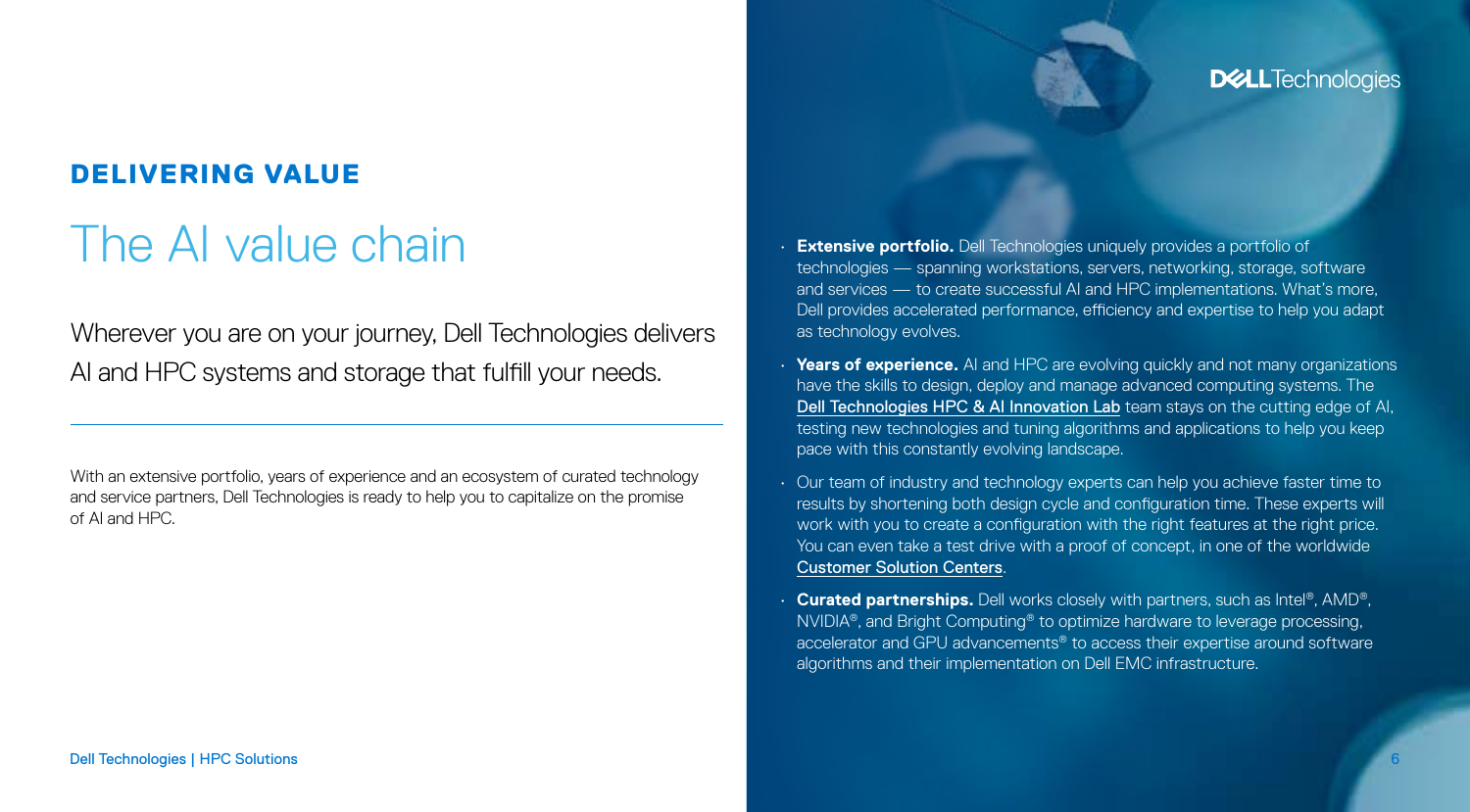## SIMPLIFYING THE COMPLEX

# Validated Designs for HPC Storage

Designing and deploying an HPC system for AI and other workloads with the performance and scalability required can be complex.

Dell Technologies has invested to create a portfolio of Validated Designs to speed time to results with the confidence of engineering validation, enabling business without boundaries. They provide proven solutions that have been optimized, tuned and tested for a variety of key use cases. They include the servers, storage, networking, software and services that have been proven in our labs and in customer deployments. Plus, the modular building blocks provide a customizable yet validated approach for deploying new clusters or upgrading existing systems.

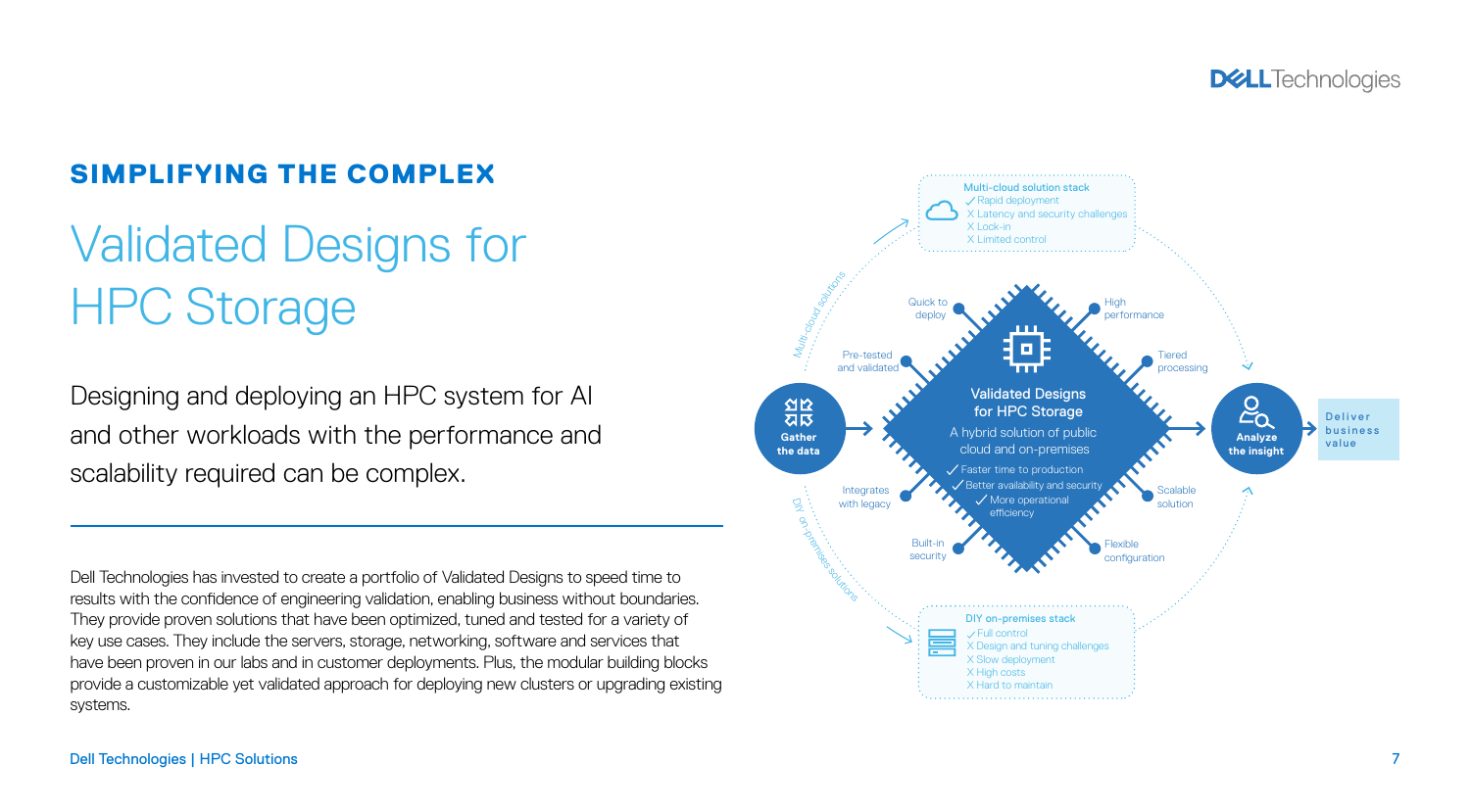## THE BENEFITS

# Validated Designs for HPC Storage

Dell Technologies Validated Designs simplify your IT transformation and radically shorten time to discovery.

#### **SIMPLICITY**

- Tested and validated stacks take the guesswork and risk out of deploying new IT solutions.
- Simplify monitoring and management without the need for specialized training or expertise to operate, making storage simpler to maintain.
- Worry-free HPC deployment and management frees the team to focus on core business and strategic initiatives instead of managing HPC clusters.
- Available consulting, education, deployment, support and remote management services optimize solution productivity and efficiency.

### **RELIABILITY**

- Validated configurations reduce interoperability issues and improve service quality.
- Redundant storage configurations are highly available, with no single point of failure.
- Available support services can cover both hardware and software, to help prevent and address potential issues with a single source of solution support.
- The Dell Technologies HPC & AI Innovation Lab team integrates, tests and optimizes storage solutions for your applications and workloads, with a focus on efficiency, performance and reliability.

#### **EFFICIENCY**

- Tested and tuned solutions lower the cost of planning and deploying HPC storage.
- Dell EMC CloudIQ lets you manage your data center hardware from anywhere, at any time.
- Choose the option that's best for your workloads:
	- ∙ **NFS storage** is widely available with Linux® distributions. It's easy to configure, deploy and maintain — reducing complexity while lowering operational costs.
- ∙ **PixStor™ storage** consolidates storage and lowers the cost of data retention through cognitive and policy-driven automation.
- **BeeGFS<sup>®</sup> storage** performs well right out of the box.

#### **DELL**Technologies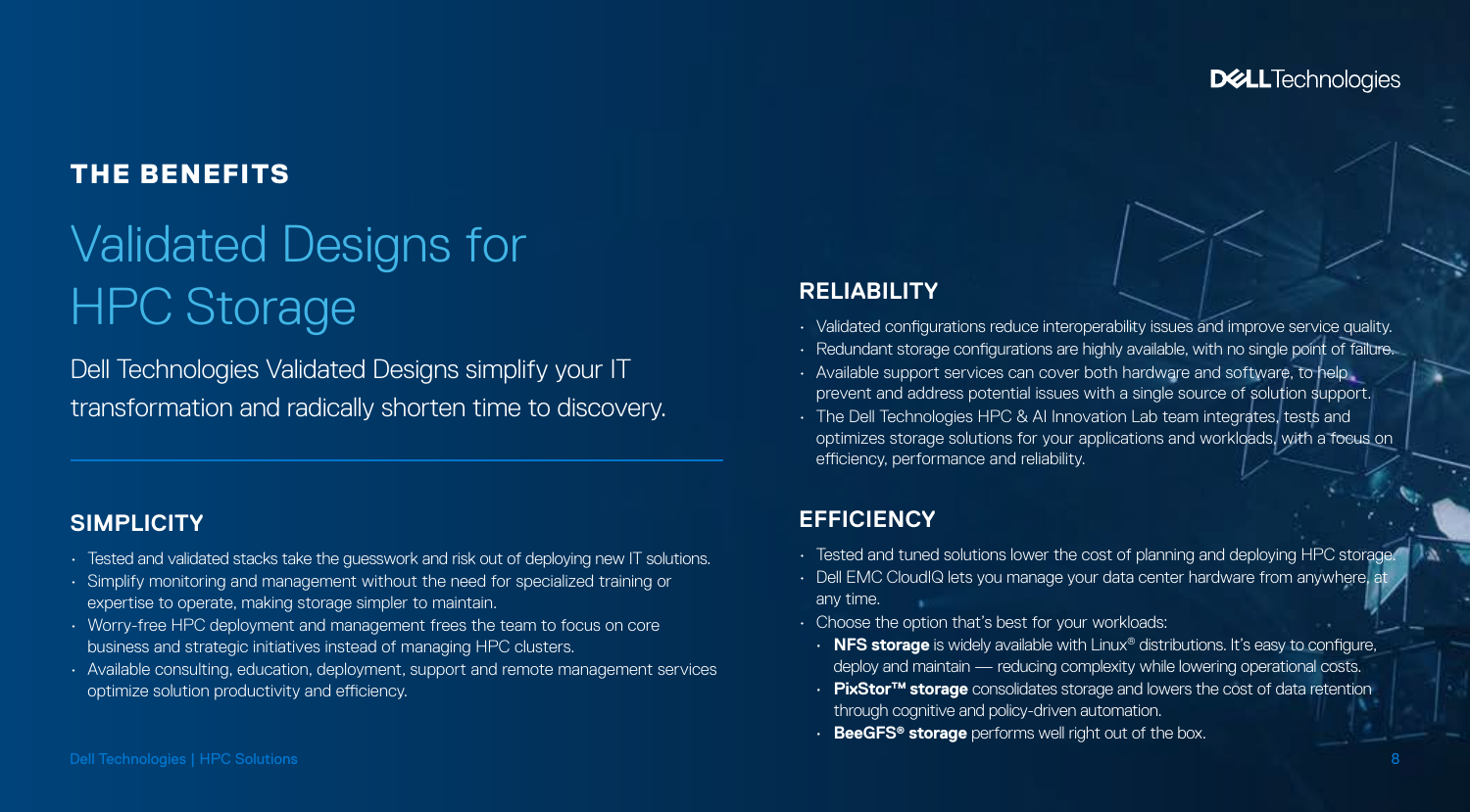

## THE DELL TECHNOLOGIES DIFFERENCE

# Services and financing

Dell partners with you every step of the way, linking people, processes and technology to accelerate innovation and enable optimal business outcomes.

- APEX enables you to consume best of breed Dell Technologies innovation as-a-Service, unlocking the flexibility you need to adapt and thrive.
- [Consulting services](https://delltechnologies.com/en-us/services/consulting-services/index.htm) are delivered by certified experts to help you get the business value of advanced computing. The services include an assessment, workshop, testing, proofs of concept and production implementation. These experts help determine where advanced computing is a good fit for your organization. They also help you build your own internal team of experts through knowledge transfer at each step.
- [Education Services](
http://delltechnologies.com/csc) offers courses and certifications in data science and advanced analytics through self paced online labs and instructor led workshops.
- [Deployment](https://delltechnologies.com/en-us/services/deployment-services/index.htm) experts have the experience, expertise and best practices to enhance your success with analytics, HPC and AI solutions.

With a proven track record of success in thousands of engagements worldwide, you can rely on Dell Technologies as your partner.

- [Support](https://delltechnologies.com/en-us/services/support-services/index.htm) experts can provide comprehensive hardware and collaborative software support 24x7 for optimal system performance and minimized downtime. ProSupport includes next-business-day on-site service with fourand eight-hour parts-and-labor response options® escalation management with customer-defined severity levels. You can also opt for ProSupport Plus to get a Service Manager who serves as a single point of contact for your support needs.
- [Financial Services](https://delltechnologies.com/en-us/payment-solutions/index.htm) offers a wealth of leasing and financing options to help you find opportunities when your organization faces decisions regarding capital expenditures, operating expenditures and cash flow.